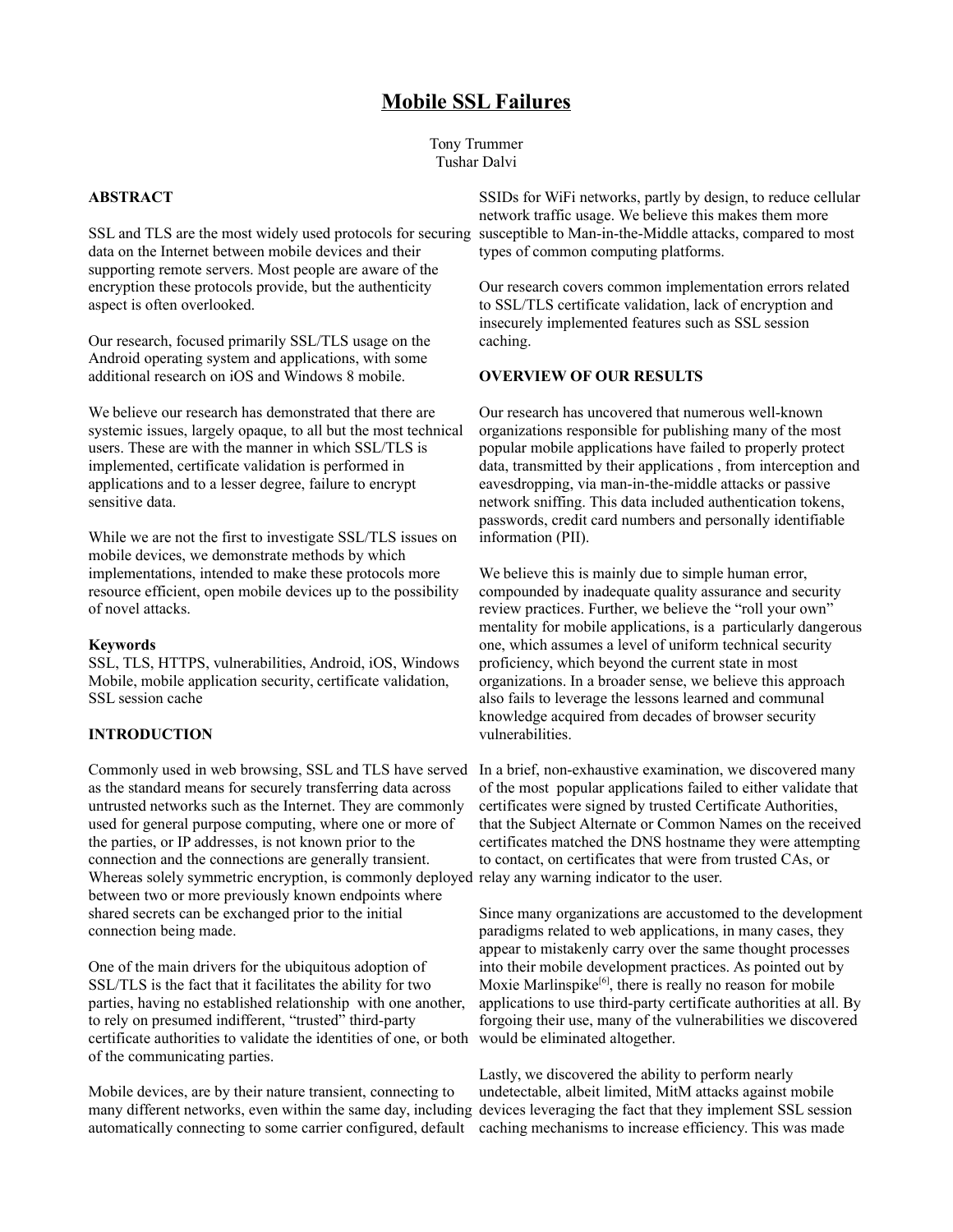possible due to the fact that these mechanisms, by design, only check the certificate validity on the initial connection, but the both the application and operating systems fail to properly invalidate sessions when a certificate has been removed from a device. This presents an opportunity for a would-be attacker. While this vulnerability is not unique to mobile devices, it's exploitation is substantially more likely on a mobile device.

# **OVERVIEW OF SSL HANDSHAKE**

The basic flow of the SSL Handshake is that first the client will send a "Client Hello" message, to which the server will reply with a "Server Hello" message. It is at this point that certificate validation occurs as well as a check of cryptographic parameters. After this, the client sends a secret key encrypted with the server's public key and optionally a client certificate. The remainder is irrelevant to our topic. This should not be taken to be an exhaustive explanation. See http://tools.ietf.org/html/rfc6101 Section 5.5 for additional detail [4]

### **SSL CERTIFICATE VALIDATION**

Upon receiving a server's certificate, a client will verify whether the CA name on the certificate is a trusted CA, or traverse up the hierarchy of trusted CAs until it finds a trusted CA that issued the untrusted CA's certificate. If it fails to identify a trusted root CA in the chain, validation will fail. If it does find a match, it will then verify the certificate's signature, using the public key, to ensure it was actually signed by the private key of the CA.

## **SSL SESSION CACHING**

Following a successful, full SSL handshake, in which certificate validation is performed and cipher suites are exchanged, the server and client can cache a session identifier. This allows subsequent connections to skip the certificate validation and cipher suite exchange, speeding up the process and saving computing resources on both ends. By default, this cached session has a lifetime determined by the server's configuration.

## **FAILURE TO VALIDATE TRUST CHAIN**

Every application in this section failed to validate a certificate received, with the correct hostname, had a trust chain, which led back to a trusted root CA. This would make exploitation simple, as they would accept a certificate, with the correct hostname (in most cases), signed by any CA, trusted or not. In our testing, we used the BurpSuite application's Proxy feature with the "*Generate CA-signed per-host certificates*" setting, without first installing the PortSwigger CA certificate on our devices. Nearly all of the examples below would have allowed for interception and decryption of passwords and/or credit card numbers. In a few cases it may have been limited to authentication tokens, PII and/or allowed for malicious content injection, but for legal

reasons, we do not wish to distinguish exactly, unless otherwise noted. Lastly, we have not categorized these applications by operating system, so the vulnerability may have been in the app for Android, iOS or both.

Disabling trusted CA validation is routinely accomplished, in Android apps, by creating a custom X509TrustManger interface that ignores any CertificateException exceptions raised.

Separately, SSL certificate errors can also be disabled in WebViews via the SslErrorHandler class, by invoking the proceed() method<sup>[15]</sup>. List of vulnerable applications:

- <sup>1.</sup> Hootsuite
- <sup>2.</sup> ClubLocal
- $^{3.}$  Pocket
- 
- $^{4}$  OKCupid  $5.$  Sylphone (a Salesforce Partner)
- $\frac{6}{7}$  Slack
- 
- $\frac{7.}{8.}$  Pocket  $\frac{8}{9}$  StumbleUpon
- $\frac{9}{10}$  Uber
- 
- $10.$  Starbucks
- <sup>11.</sup> Pizza Hut <sup>12.</sup> Walgreens
- 
- $13.$  CostCo
- $14.$  Staples <sup>15.</sup> SouthWest Airlines
- 
- $\frac{16.}{17.}$  Sears
- <sup>17.</sup> Macy's  $\frac{18.}{\text{76}}$ <sup>18.</sup> Office Depot
- 
- $\frac{19.}{20.}$  Kmart
- <sup>20.</sup> iTunes Connect<br><sup>21.</sup> Android's Googl <sup>2[1](#page-1-0).</sup> Android's Google Cloud Messaging<sup>1</sup>
- <sup>22.</sup> Microsoft Skype
- <sup>23.</sup> Cisco Webex
- <sup>24.</sup> TimeWarner Cable
- <sup>25.</sup> Piwik
- $26.$  Piwik2
- $\frac{27}{28}$  CNNMoney
- 
- $\frac{28.}{29.}$  NewEgg
- $\frac{29.}{30.}$  Zappos  $30.$  SecureAuth OTP
- 
- <sup>31.</sup> Authy<br><sup>32.</sup> SafeN<sub>4</sub>  $32.$  SafeNet (VPN client)
- $\frac{33}{34}$  SplashID
- $34.$  Sonic WALL Mobile Connect<br> $35.$  Cisco Technical Support
- $35.$  Cisco Technical Support
- $36.$  Kayako (helpdesk software)
- $^{37}$ . Honeywell TC
- 
- $rac{38}{39}$  Bing (login)  $39.$  Outlook.com
- 
- <sup>40.</sup> US Bank<br><sup>41.</sup> ADD ADP

<span id="page-1-0"></span>May have been discovered independently in [1], but Boneh did not recall when asked informally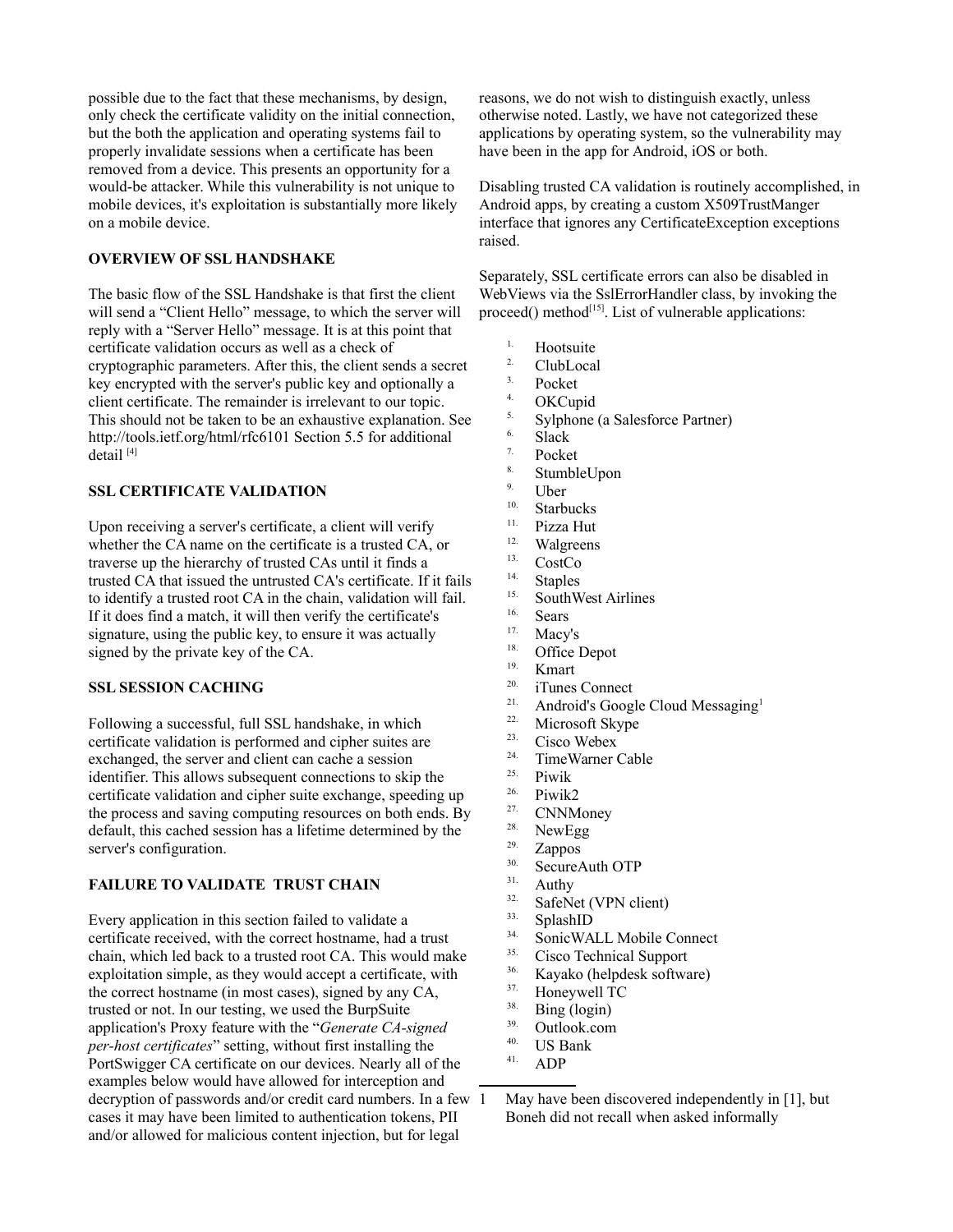- <sup>42.</sup> CapitalOne Spark Pay<br> $\frac{43}{43}$ . Amazon Kindle
- Amazon Kindle

# **FAILED TO VALIDATE HOSTNAME MATCHED**

All of the applications in the following list, failed to validate that the certificate actually matched the hostname they were contacting. This was tested using Burpsuite's Proxy with the *Generate a CA-signed certificate with a specific hostname*  enabled, but specifying a mismatched hostname. Any duplications from the previous list, mean either they were vulnerable to both or had different vulnerabilities on different platforms (eg. iOS vs. Android).

Disabling of hostname validation is routinely accomplished, in Android apps, by creating a HostnameVerifier interface which always returns true.

Again, SSL certificate errors can also be disabled in WebViews via the SslErrorHandler class, by invoking the proceed() method<sup>[15]</sup>.

- 1. Yahoo! Mail
- 2. Yahoo! Screen (iPad and iPhone)
- 3. GoDaddy
- 4. Microsoft Lync 2010 and 2013
- 5. Slack(twice)
- 6. Cisco OnPlus (remote access)
- 7. Serve AMEX
- 8. MA SolarWinds
- 9. WesternDigital MyCloud
- 10. Cisco Webex
- 11. Intuit Tax Online Accountant
- 12. Intuit TurboTax Snap Tax
- 13. American Express BlueBird
- 14. Ask
- 15. WesternUnion
- 16. MedScape (medical information)
- 17. WordPress
- 18. myAT&T
- 19. AT&T U-Verse
- 20. AT&T Global Network Client
- 21. Orbitz
- 22. Huntington Mobile (Bank)
- 23. AMC (Theaters)
- 24. Kayak
- 25. Weibo
- 26. Angie's List Mobile
- 27. Oracle Now
- 28. Dominos Pizza
- 29. Swivel Secure (OTP)
- 30. Groupon
- 31. Citrix Receiver
- 32. OfficeMax
- 33. OK Cupid
- 34. **Vine**
- 35. **Groupon**
- 36. **E-Trade**
- 37. **Uber**
- 38. **Yahoo! Finance**
- 39. **Vimeo**
- 40. **Relate IQ**
- 41. **Wordpress**
- 42. **Pinterest**
- 43. **Google Earth**
- 44. **Yammer**
- 45. **Shopify**
- 46. **Freelancer**
- 47. **SplashID Safe "Teams"**
- 48. **Onavo Extend**
- 49. **Myntra**
- 50. **Juniper Innov8**
- 51. **Buffer**
- 52. **Buffer Daily**
- 53. **BitCasa**
- 54. **USBank Access Online**
- 55. **Yelp**
- 56. **SoundCloud**
- 57. **ADP Dashboard**
- 58. **Hootsuite**
- 59. **WesternDigital MyCloud**

The bold items in the list above were all iOS applications, found over one year after our initial round of testing. They all failed to properly validate SAN/CNs matched the DNS hostname they were connecting to. Many of these applications failed because of one of numerous insecure configurations in AFNetworking, a widely used networking library for iOS applications.

Our report to the Yelp security team led directly to an unsafe default configuration being patched in version 2.5.3, when a member of their team reported the issue to the AFNetworking maintainers.

While there were many certificate validation issues in AFNetworking, we believe, ultimately, the burden is on the implementer to ensure their application functions as intended. We have found organizations, aware of the frequency of this type of issue, discovered the unsafe defaults themselves and made the necessary updates to their software to avoid being impacted by the vulnerabilities. We however are unable to cite specific examples of this for reasons outside of our control.

Lastly, following our disclosure to CERT, they issued an advisory entitled "Multiple Android applications fail to properly validate SSL certificates"  $19$  in an effort to draw greater attention to the issue, citing us as contributors. In a presentation at RSA 2015, Will Dormann, a researcher at CERT claimed to automate the testing process using a tool named *Tapioca* to scan over 1 million applications, finding 23,667 vulnerable. However, without context, these findings are misleading as there may be situations in which improper SSL/TLS usage is non-impactful from a security perspective. Mr. Dormann's presentation included evidence of this as he received correspondence from numerous developers claiming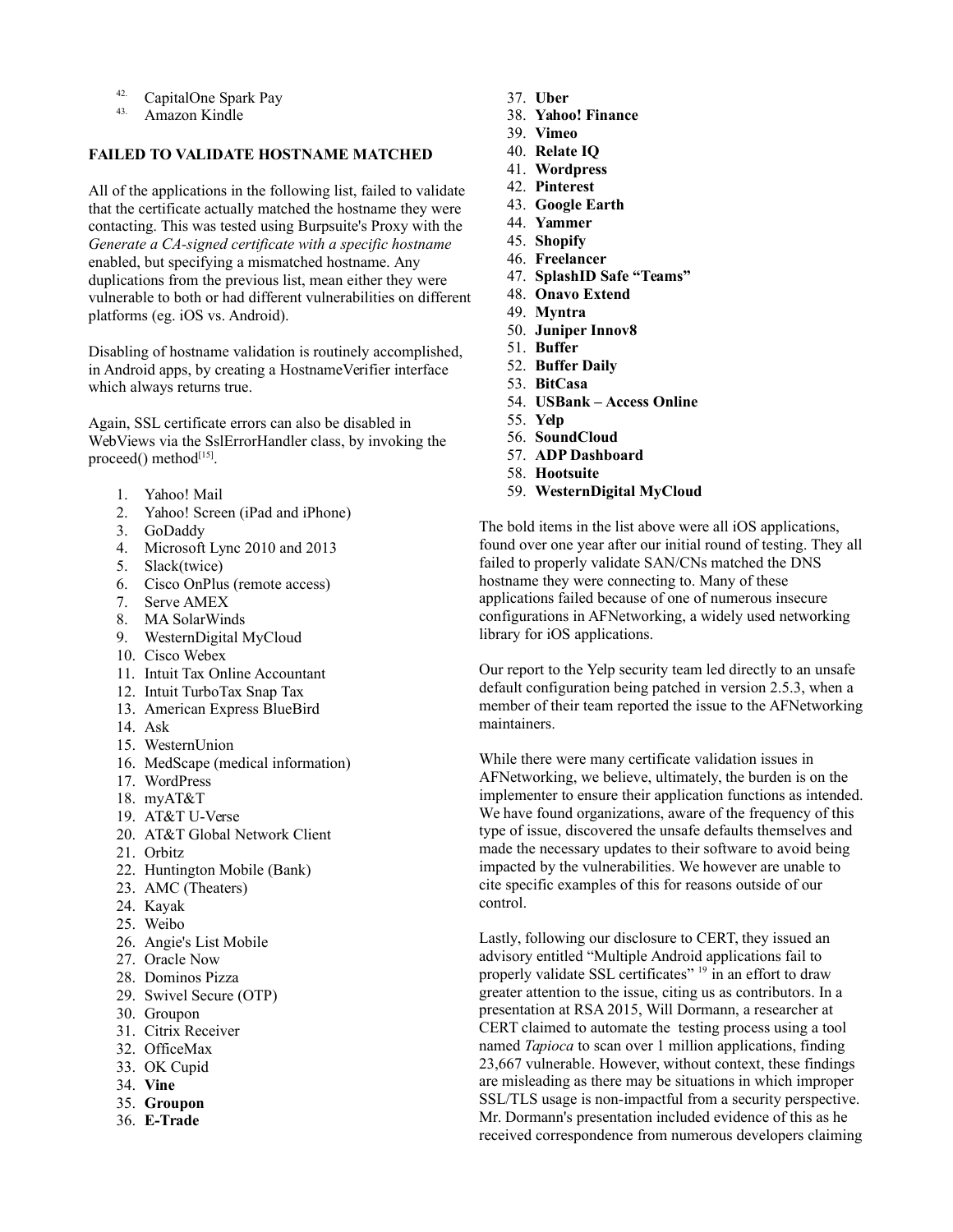that their applications contained no sensitive data, or otherwise were not impacted by their lack of proper certificate validation. While we applaud this effort, we believe it shows that a manual approach, using dynamic testing, or thorough source code analysis, with context as to the impact of the findings, is at times preferable.

# **FAILED TO ENCRYPT**

The following lists contains apps that failed to encrypt sensitive data, such as credit cards, passwords and/or authentication tokens/cookies.

- **1.** RockBot Passwords Full credit card information **2.** Angie's List Business Center Passwords **3.** Skype Auth cookies over plain-text HTTP **4.** Quora Auth cookies over plain-text HTTP **5.** Cisco WebEx Passwords<sup>[2](#page-3-0)</sup> **6.** Redbox Millions of installations Passwords Credit cards, including CVV, full PAN and expiration **7.** Nearby Live Passwords
- **8.** American Express AXConnect Passwords

In fairness, we'd like to highlight that although, we did not perform as much testing on Windows 8 (mobile), none of the applications we did test, showed this behavior.

We are uncertain at the time of this paper, what the explanation is for this. It could be that Microsoft has more stringent requirements for checking apps into their store, something unique in their coding or build processes or simply installed CA certificate was removed, but only up to the point chance.

We did also notice on our Windows 8 test device from Verizon, there was a device level toggle to disable certificate validation, which we've incorporated in our recommendations as a good practice to help avoid human error being baked into the code.

While the Windows 8 (mobile) environment seemed to display the best overall results, we'd like to point out that determining what certificates are actually installed on a device would be next to impossible for an ordinary user.

Since certificates can be installed from clicking on an email attachment, this seems to us to be a dangerous combination. We'd like to see the list of installed certificates made more accessible.

## **CONSEQUENCES**

While we feel we've enumerated some of the technical security risks of these types of vulnerabilities throughout this paper, we wanted to highlight a recent decision on a case related to this topic. On March 28<sup>th</sup>, 2014. The FTC released a statement that they had settled a case against Fandango and Credit Karma, where certificate validation failures in their mobile apps was listed as one of the main complaints<sup>[14]</sup> Additionally, due to security assurances they made to consumers, regarding their use of SSL, there were allegations stating they had "misrepresented the security of their mobile apps".<sup>[3](#page-3-1)</sup>

The results of this were that both Fandango and Credit Karma are to establish comprehensive security programs and undergo independent security assessments every other year for the next 20 years. While there were no direct financial penalties, in the form of fines, the costs of additional oversight and legal fees will undoubtedly be significant and far greater than any conceivable benefit gained from allowing certificate validation to be disabled in development.

## **SSL/TLS SESSION CACHING**

During our research, we noticed that after rebooting an Android device, via either the "Restart" or "Power Off" options and subsequently powering it back on, we were repeatedly still able to see encrypted traffic from some applications, such as Google Maps, being intercepted by our proxy, despite not being vulnerable to attacks mentioned elsewhere in this paper. Unlike in the previous scenarios, the proxy's CA certificate had been installed and trusted when a connection was initially made from the apps, but subsequently removed prior to reboot.

Upon discovering this, we tested the same applications on iOS and they exhibited the same behavior when a previously that the device was rebooted.

This implied that the tested applications must have been using file based storage on Android, but not on iOS, which we have since confirmed $^{[2][7]}$ .

Digging deeper and with help from the Android security team, it was determined this was due to SSL/TLS session caching. Android has a class named SSLSessionCache which [14]implements a "*File-based cache...which can span*  executions of the application<sup>"[3]</sup>. This also means that it can persist when there is no power to the device.

<span id="page-3-0"></span><sup>2</sup> This was due to a redirect from HTTPS to HTTP

<span id="page-3-1"></span><sup>3</sup> http://www.ftc.gov/news-events/pressreleases/2014/03/fandango-credit-karma-settle-ftc-chargesthey-deceived-consumers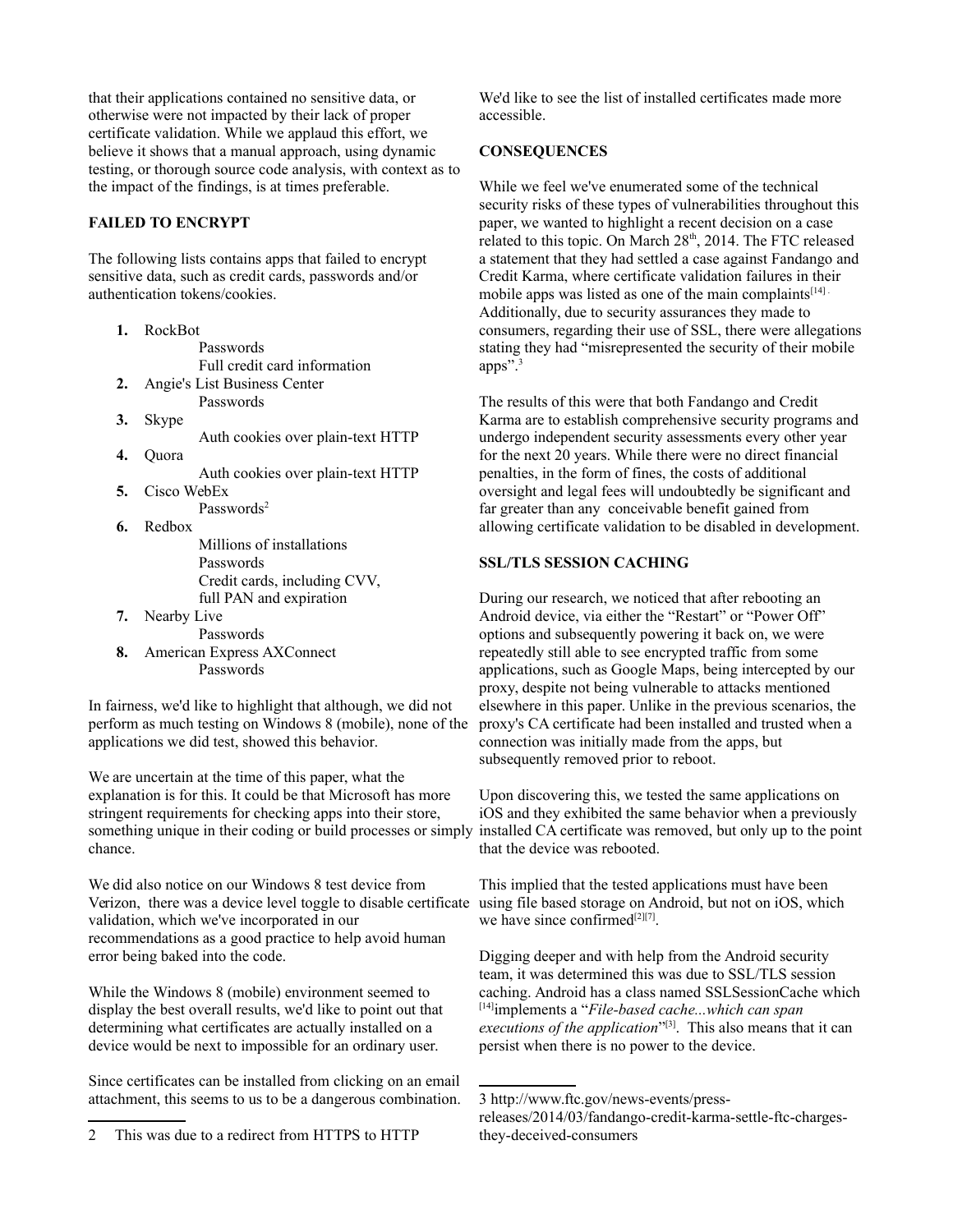Because, in both cases, there is no visible indication to the user that there was a previously installed certificate, on most Android and iOS devices, an attacker, with the ability to install and remove certificates on the device, could instantiate a network connection with any application using this feature and, in effect, create a staged MitM attack.

Due to the persistence "feature" in Android, this could potentially allow installation of "invisible" certificates anywhere in the supply chain, possibly in the same manner that malicious Netflix apps appeared earlier this year on brand new devices<sup>[5]</sup>.

At the time of this paper, we are currently unaware of any reasonable programmatic means to install certificates via a malicious application, on non-rooted devices, that does not require user interaction and therefore social engineering. Remote certificate installation without user interaction is an area of active research for us. Additionally, it is assumed that any remote social engineering attacks would work regardless of the vulnerabilities outlined in this paper, thereby negating their relevance to this topic.

Despite the fact that physical access is currently thought to be A recently published article claims that researchers have required, we feel this is a plausible attack, specifically, because physical control of mobile devices can be harder to maintain when generally compared to fixed assets.

With regards to screen-locking being a further deterrent to physical attacks, in a recent study<sup>[13]</sup> Google found that 52% of users used a "simple slide or gesture" to unlock their devices. Even if reasonably complex screen-lock passwords or drawings are implemented, researchers have shown these can be determined with  $68\%$  accuracy<sup>[10]</sup>. Finally, there have been numerous bypasses historically, including in the last year<sup>[8][9]</sup>.

We believe there are several plausible scenarios where an individual may be compelled or social engineered into relinquishing control of their device, if even for a short time, and having a session staged on it. Examples could include having your device seized while being detained by law enforcement or governmental agencies, losing the device or having it stolen, only to have it "miraculously" returned later or if the device is purchased second-hand. Additionally, a session could be staged anytime prior to a device being first given to a user, either by their cellular carrier or IT department.

We have confirmed the ability for persisting sessions in excess of 24 hours and are currently researching the feasibility of increasing session cache timeouts, to arbitrarily high values, to create an enduring MitM situation. A duration of about 2 years, is assumed sufficient to persist for any individual owner, in most cases. This would presumably align with cell phone contract renewals and is well within the maximum DNS TTL<sup>[11]</sup>.

because the certificate validation only occurs on the initial handshake any of these connections, this ability to endlessly cache sessions would allow for certificates that are revoked or expired to remain active indefinitely. This is an area of ongoing research for us.

We believe this leaves maintaining the MitM position as the main obstacle to wide-spread abuse. It is assumed this would require some means to consistently poison DNS responses, by modify the hosts file, changing the DNS server settings or possibly configuring a VPN on the device. If the device were rooted, this obstacle is easily overcome, but is believed to be non-trivial on non-rooted devices, provided the adversary is not a governmental entity, an ISP or in the supply chain. As an example, in 2013 Nokia was found to be performing a massive MitM on their customer's traffic.<sup>[4](#page-4-0)</sup>

Some interesting possibilities, for the most determined of attackers, could be using a drone similar to the "Snoopy"[12] drone, to follow the victim pretending to be a trusted SSID or strategically placed hot-spots in areas they are likely to use their apps.

discovered novel attacks that make cracking WPA2 security<sup>[17]</sup> possible. If accurate, this may make obtaining or maintaining MitM position significantly easier.

## **RECOMMENDATIONS**

## **For Organizations**

Train development, quality assurance and security staff on the importance of SSL certificate validation and how to test for it. Implement policies to prohibit disabling these validations in code at any point in the release process. Invest in moving away from the use of public CAs in mobile applications or at a minimum implement certificate pinning.

## **For Developers**

Remove the need for certificate authorities altogether by locally verifying the received certificate. If that is not possible, consider implementing certificate pinning and add your test servers' certificates to the list of trusted certificates, rather than disabling certificate validation globally. If none of these options work for your organization, install a trusted CA certificate, from your development environment, on your development device or emulator, which only take a few seconds. Weigh the risk/reward scenarios cautiously before implementing any SSL session caching functionality in client apps, especially if they are persistent across reboots.

<span id="page-4-0"></span>4 http://www.ftc.gov/news-events/pressreleases/2014/03/fandango-credit-karma-settle-ftc-chargesthey-deceived-consumers

Additionally, we believe it is reasonable to assume that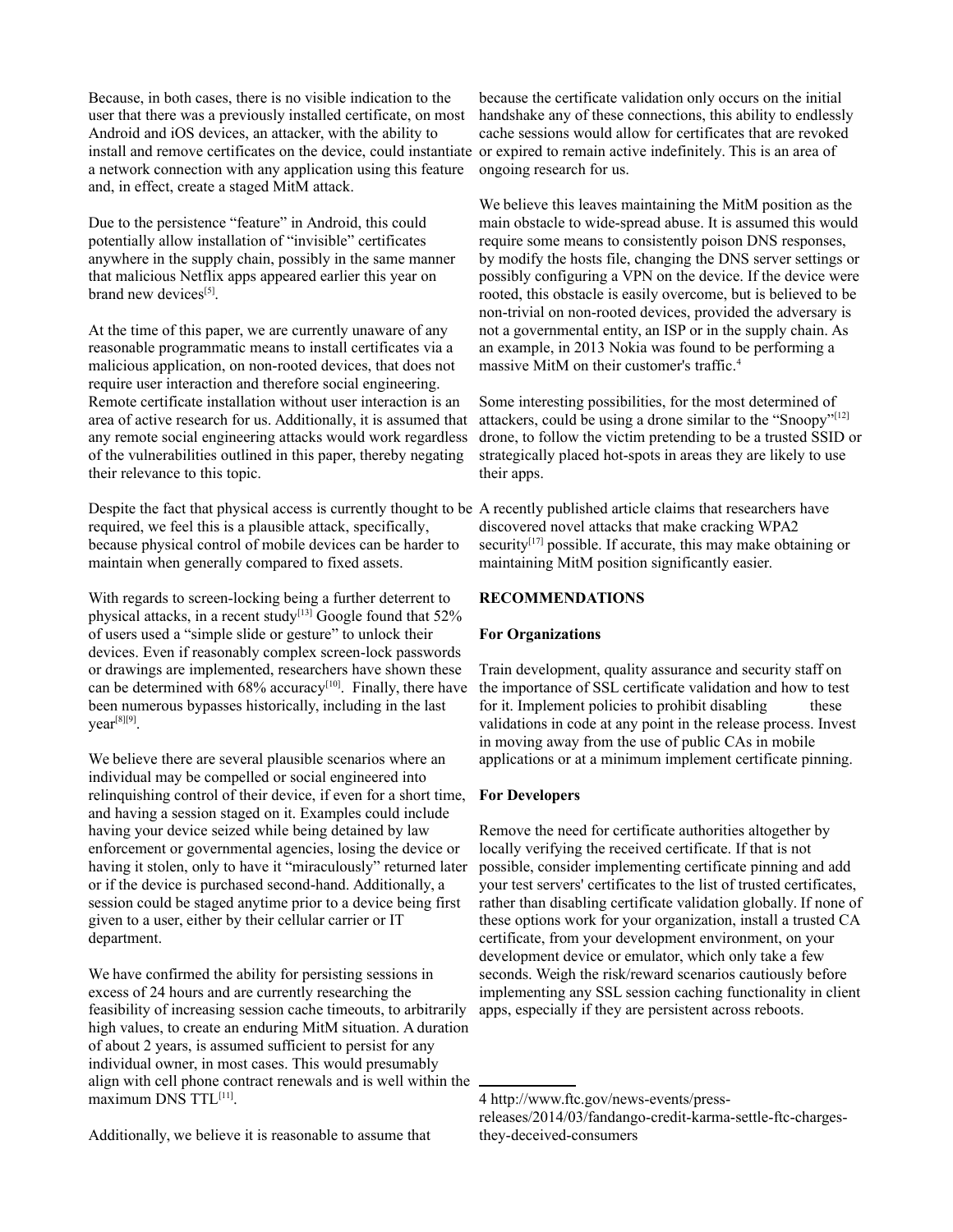#### **For Security and QA Testers**

Ensure certficate validation is included in part of your prerelease testing. Familiarize yourself with how this is defeated in code for the platforms you support and perform pre-release code reviews for this specific issue.

#### **For the Public**

Never trust that an application is as safe as a browser, until such a time as there are mandatory visual indicators that warn of potential issues, similar to the way the padlock works in a browser. Uninstall any pre-installed applications you can, when acquiring a new device. Disable all automatic connections to WiFi networks, especially those that are easily security issues. guessed by attackers.

#### **For SmartPhone OS developers**

Force a visual indicator, similar to the browser padlock on all secure connections. Remove the ability to disable certificate validation from the developer's hands. Alternatively, make the ability to ignore certificates a toggle on the device and/or emulator, rather than in the code. Clear all SSL/TLS session caches when a certificate is removed from a device, or force a reboot in iOS. Force an app to get permission from the user https://crypto.stanford.edu/~dabo/pubs/ab before allowing it to disable certificate validation.

#### **App store owners**

Perform static code analysis for all submitted applications to ensure they do not have certificate validation disabled prior to releasing them. Refuse to accept any that do not.

#### **RELATED WORK**

Independent of this work, Georgiev, et al. [1], provided an indepth look at certificate validation issues related to nonbrowser software, including mobile applications, but focusing on mainly mobile banking apps. By contrast, our work includes a survey of the common nature of this issue, across numerous types of apps, citing numerous specific examples. Additionally, our research focuses exclusively on mobile applications and operating systems, not a broader discussion. Finally, their paper makes no mention of attacks against session caching or failing to encrypt data all together.

Independent of this work, H. Shacham, et al. [2] , make reference to potential weaknesses for "cached" certificates, but appear to assume a compromise of PKI as a whole is necessary and neglect to consider client-side attacks.

Independent of this work, IOActive published a blog post describing very similar findings, but appears to focus on mobile banking apps on iPad and iPhone. In contrast, we did not focus on any apps in particular, other than the fact that their needed to be a reasonable expectation that sensitive data was transmitted by them. Additionally, the majority of our research was focused on Android. Additionally, they did not

mention any findings around session caching.

#### **CONCLUSION**

The main takeaway from this paper would be that organizations need to ensure they are not actively defeating client-side security mechanisms in mobile applications, even during the development process.

As more and more Internet traffic moves towards mobile platforms, organizations need to re-think the way mobile applications are developed, deployed and tested. While mobile applications may commonly implement HTTP, they are not traditional web applications and present unique

Following the advice from Moxie Marlinspike<sup>[6]</sup> by either locally validating the certificate or implementing certificate pinning, would eliminate most of these certificate related vulnerabilities and has the added benefits of potentially limiting exposure to compromised certificate authorities.

#### **REFERENCES**

[1] M. Georgiev, S. Iyengar, S. Jana, R. Anubhai, D. Boneh, V. Shmatikov. *The Most Dangerous Code in the World*. stracts/ssl-client-bugs.html, 2012

[2] H. Shacham, D. Boneh, E. Rescorla. *Client Side Caching for* TLS. http://crypto.stanford.edu/~dabo/abstract s/fasttrack.html

[3] How SSLSessionCache class caches sessions http://developer.android.com/reference/an droid/net/SSLSessionCache.html

[4] How SSL Handshake works http://tools.ietf.org/html/rfc6101

[5] Pre-installed malware turns up on new phones http://www.pcworld.com/article/2104760/pr einstalled-malware-turns-up-on-newphones.html

[6] Your app shouldn't suffer SSL's problems http://www.thoughtcrime.org/blog/authenti city-is-broken-in-ssl-but-your-app-ha/

[7] TLS Session Cache on iOS https://developer.apple.com/library/ios/q a/qa1727/\_index.html

[8] New Samsung flaw allows 'total bypass' of Android lock screen http://www.zdnet.com/new-samsungflaw-allows-total-bypass-of-android-lockscreen-7000012888/

[9] Another lock screen bypass reported in iOS 7